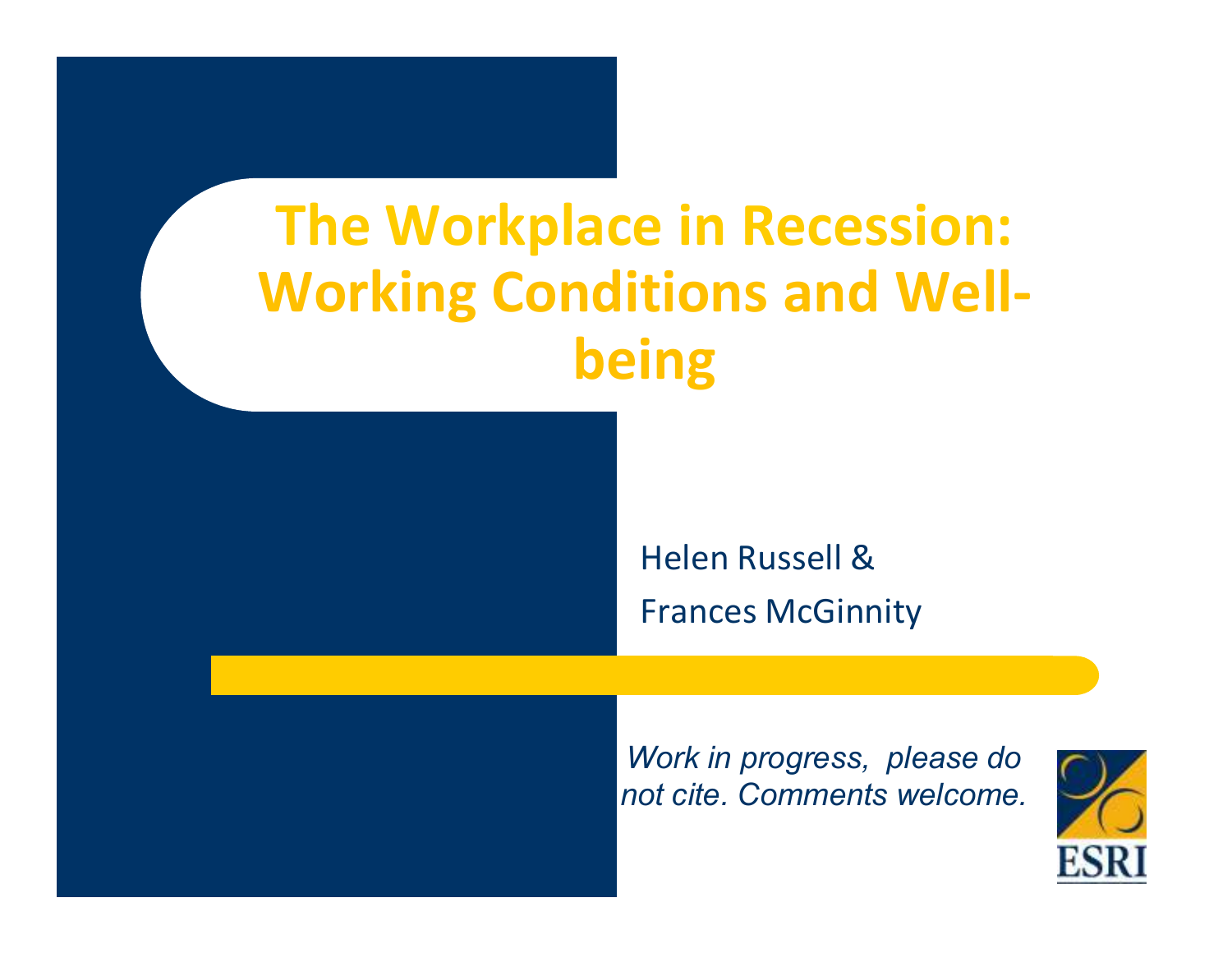### **Outline of Presentation**

- $\bullet$ Debates on Working Conditions and Well-being
- $\bullet$ Work Pressure and Recession
- $\bullet$ The Irish Context: From Boom to Bust
- $\bullet$ The Survey of Employees and the Changing Workplace
- $\bullet$ Changes in work pressure
- What factors influence work pressure? Impact of Recession
- $\bullet$ Summary and Future Research Directions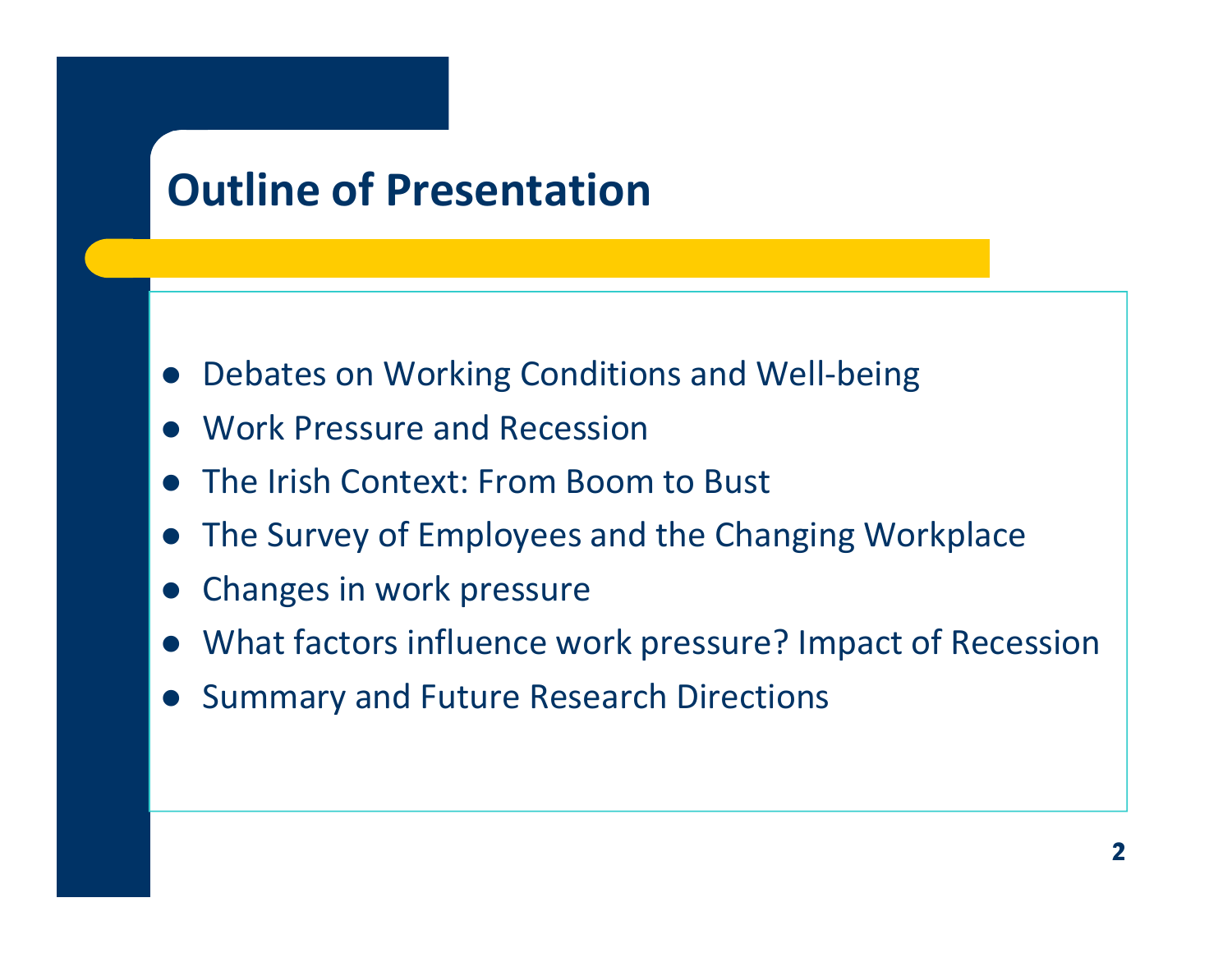### **Debates on Working Conditions and Well-being**

- Several decades of research has considered the impact of job characteristics for people's experience of work and their well-being (Kalleberg, 1983; Crompton et al, 1996; Gallie, 2007)
- Research has focused on the impact of job characteristics such as skill (Capelli et al., 1997); autonomy/control (Gallie et al 1998); HPWP (Appelbaum et al 2000); job security (Burchell et al 2002; Scherer, 2009) and working hours (Hakim, 1991, 1996)
- Well-being most commonly measured as either job satisfaction, commitment, work-family conflict or work pressure.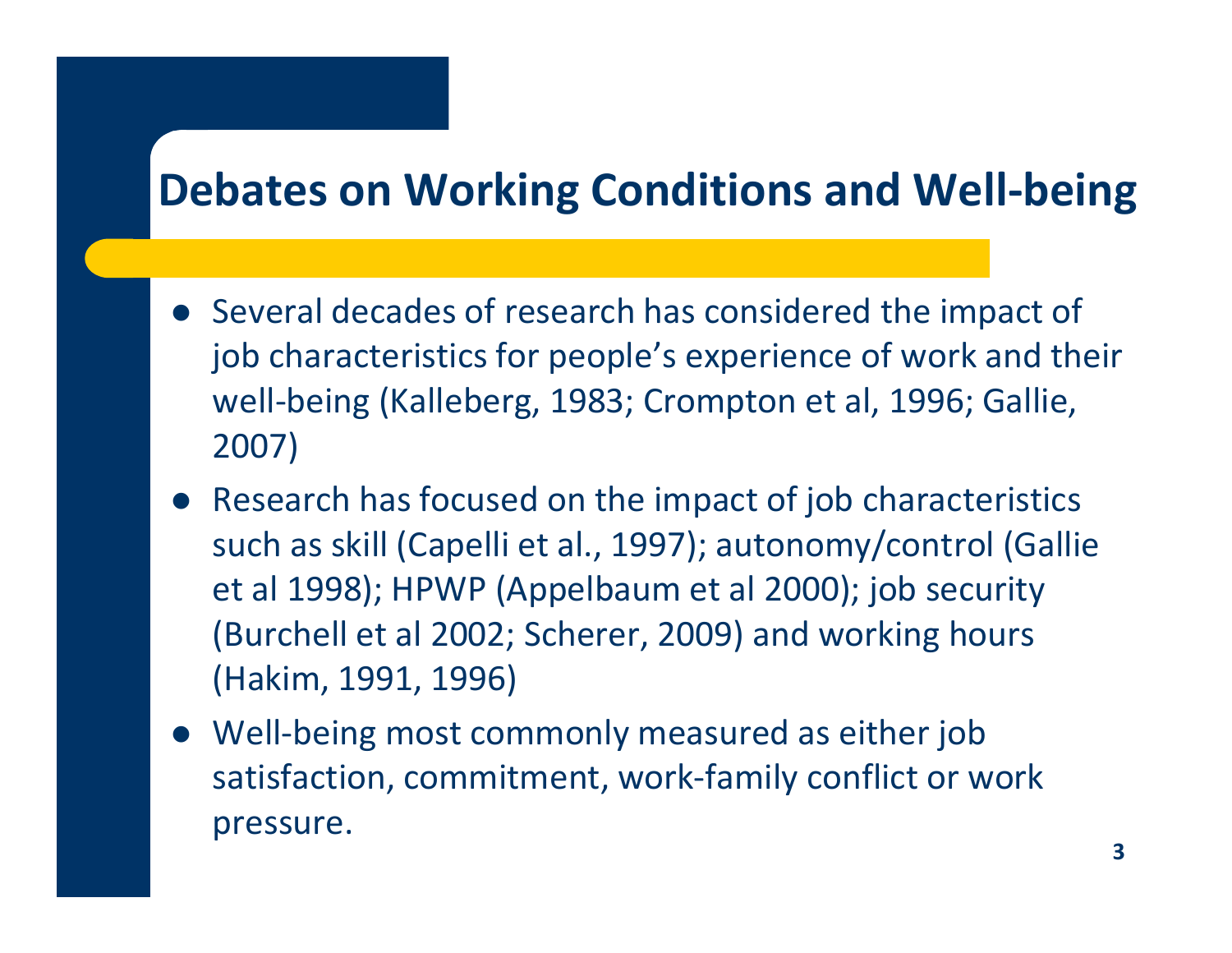### **Why work pressure?**

- Work pressure is a key indicator of employee well-being
- It is also associated with a wide range of psychological distress measures and physical health probs (Wichert, 2002)
- Work pressure is strongly linked to work –life conflict (Gallie and Russell, 2009; McGinnity and Calvert, 2009)
- Work pressure therefore has important implications for employees' physical & mental wellbeing and reduced pressure has benefits for employers through reduced absenteeism and increased organisational commitment (Burchell et al., 2002).
- Work pressure may be a crucial way in which the recession impacts quality of life - for those who still have jobs.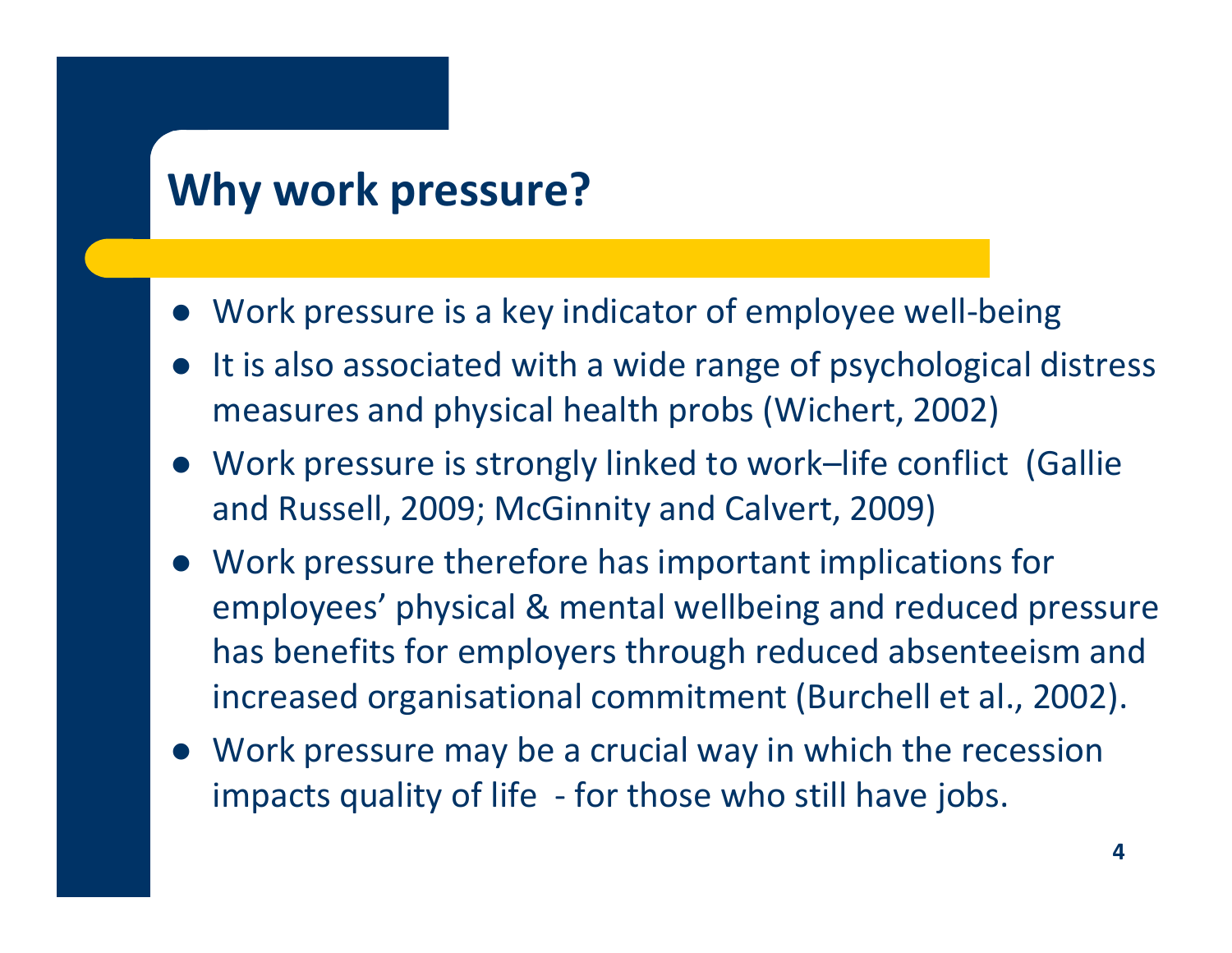#### **Work Pressure and Working Conditions**

- Job Insecurity where workers feel immediate threat to  $\frac{1}{2}$  is he work pressure is bigher (Callie 2005) jobs, work pressure is higher (Gallie 2005)
- Working hours shown to be linked to pressure, esp very long working hours (Gallie et al 2008)
- High paid (high skilled) usually high pressure (McGinnity/ Calvert), though pay cuts may have opposite effect
- High responsibility usually increases pressure (Capelli et al)
- High autononomy/decision-making, higher pressure (Gallie)
- $\bullet$ Closer supervision associated with greater pressure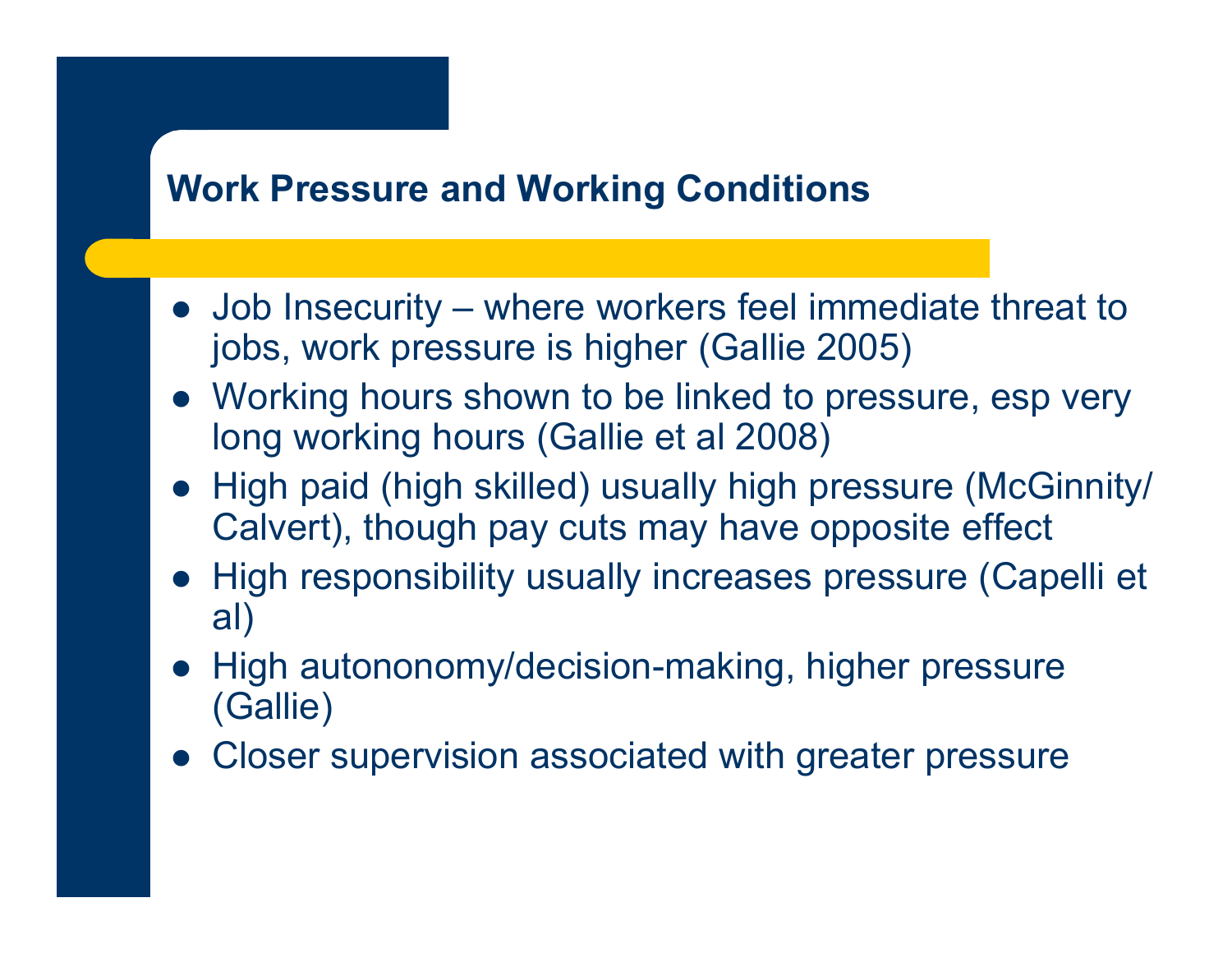### **Effects of recession on pressure: hypotheses**

#### DIRECT IMPACT OF RECESSION

- $\bullet$ **Company Restructuring** – staff cuts, restructuring of tasks may increase work pressure.
- Growing **job insecurity** likely to increase stress, uncertainty and<br>novebological strain experienced by workers and work preseure  $\bullet$ psychological strain experienced by workers and work pressure
- Deterioration in conditions, e.g. fall in hourly **pay** may increase pressure  $\bullet$
- $\bullet$ Reduced **working hours** likely to decrease job pressure

#### IMPACT THROUGH WORKPLACE CHANGE

- **Responsibility** staff cuts may mean increased responsibility for those  $\bullet$ left in employment and an increase in pressure
- **Autonomy** reduced numbers/inc decision making/inc pressure  $\bullet$
- $\bullet$ **Monitoring** – increased monitoring may increase pressure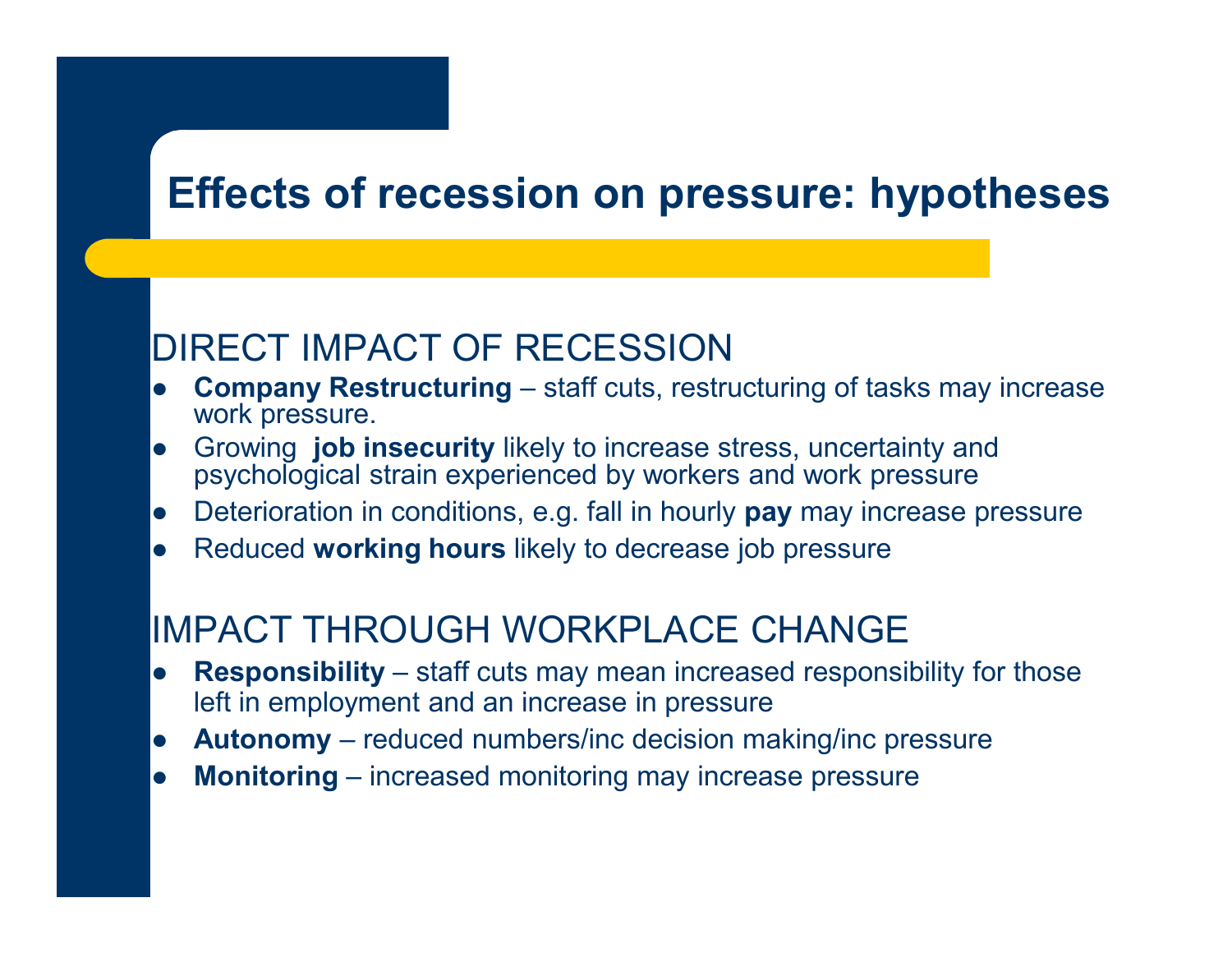# **Economic Context: From Boom to Bust**

- The survey was conducted March-June, 2009
- Previous survey collected in 2003 in midst of economic boom.
- **Severe economic and labour market crisis**
- GNP contracted by 2.8% in 2008, 10% in 2009
- $\bullet$  Employment fell by 4% in 2008 and 8% in 2009
	- Losses concentrated in construction but widespread across the private sector
- $\bullet$  Budget crisis
	- $-$  Deficit of 7% in 2008 and 12% in 2009
	- Spending and wage cuts in public sector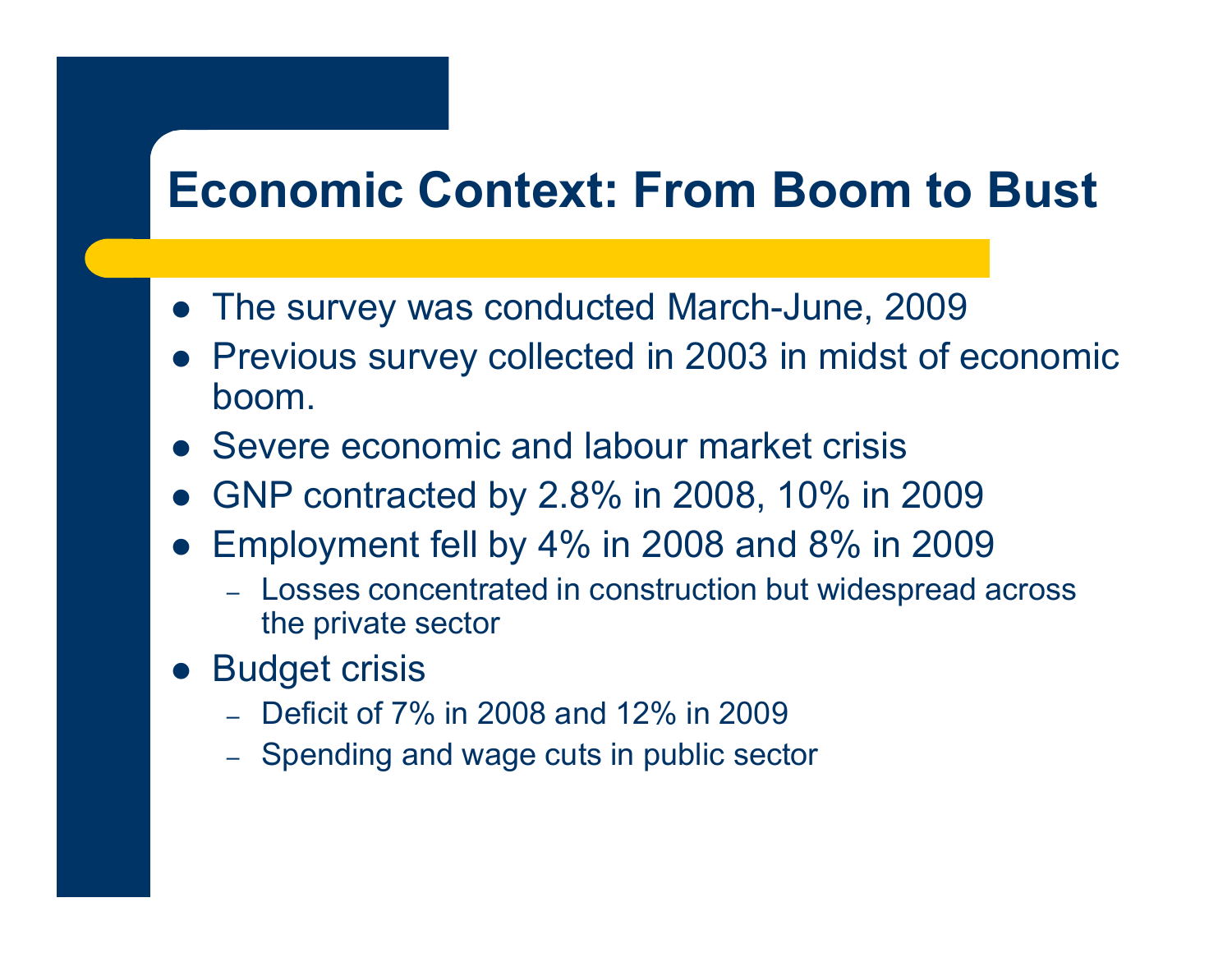# **Context: Principle Developments in the Labour Market (2003-2009)**

|                                        |      | 2003, Q2 2009, Q2 |
|----------------------------------------|------|-------------------|
|                                        |      |                   |
| Employment rate (% pop 15-64)          | 65.2 | 62.5              |
| Male employment rate (%)               | 74.9 | 67.3              |
| Female employment rate (%)             | 55.5 | 57.8              |
| Female share of total employment (%)   | 42.0 | 45.7              |
| Part-time employment (% of total)      | 16.8 | 21.0              |
| Male part-time employment (%)          | 6.6  | 10.3              |
| Female part-time employment (%)        | 30.9 | 33.6              |
| Unemployment rate (% labour force)     | 4.6  | 12.0              |
| Mean working hours (weekly, NCPP data) | 37.6 | 35.1              |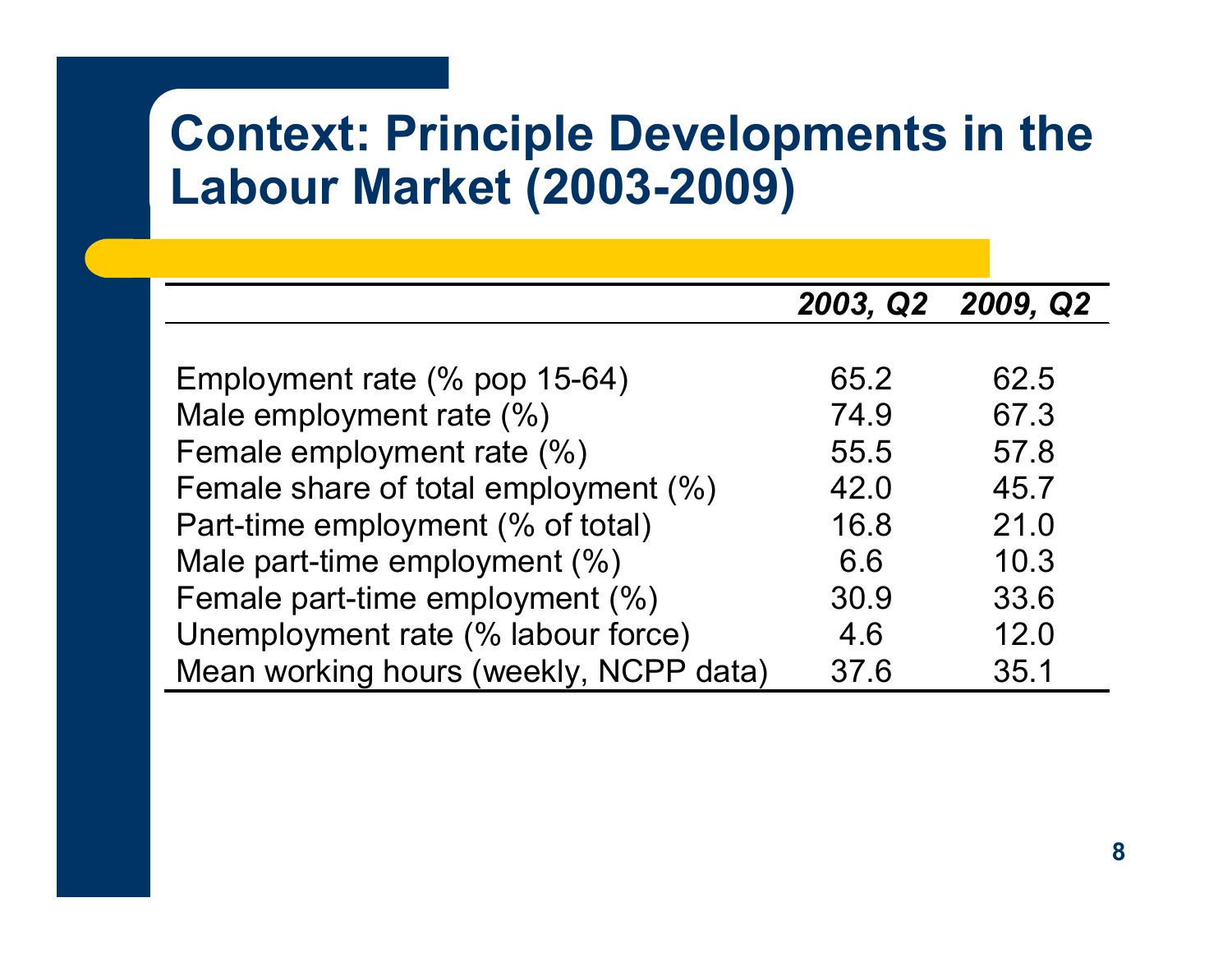### **National Workplace Surveys of Employees**

#### **2009 Survey (Main source)**

- Telephone survey of 5,110 employees
- $\bullet$ Fieldwork by Amárach Research, March-June 2009
- $\bullet$ Response rate: 50%; Reweighted using QNHS

#### **2003 Survey (Also used)**

- Telephone survey of 5,198 employees
- Fieldwork by ESRI June-Sept 2003
- $\bullet$ Response rate: 47%; reweighted.

Both funded by the NCPP, reports can be downloaded at http://www.ncpp.ie/inside.asp?catid=286&zoneId=3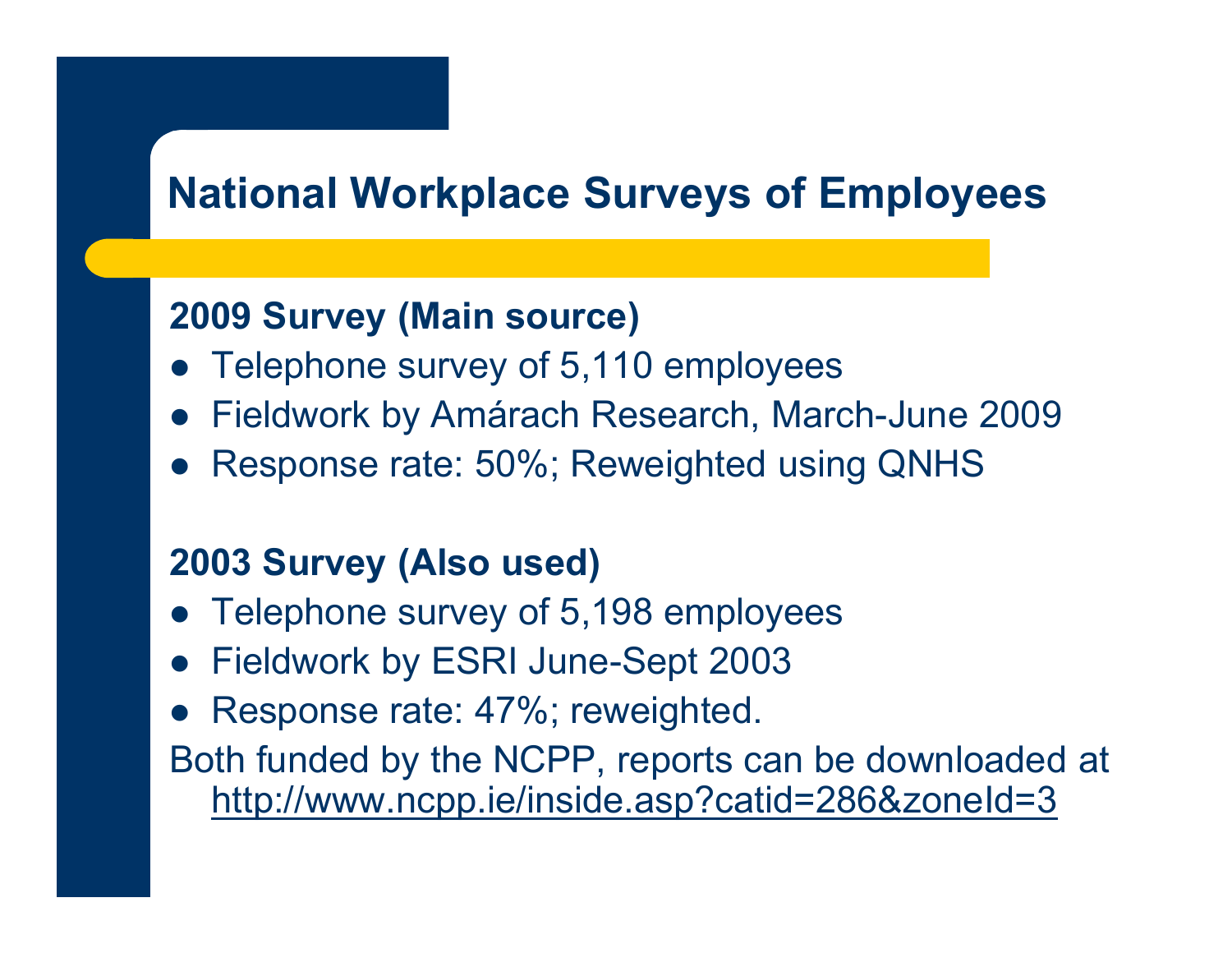#### **Experience of change in job in last two years, 2003 and 2009**

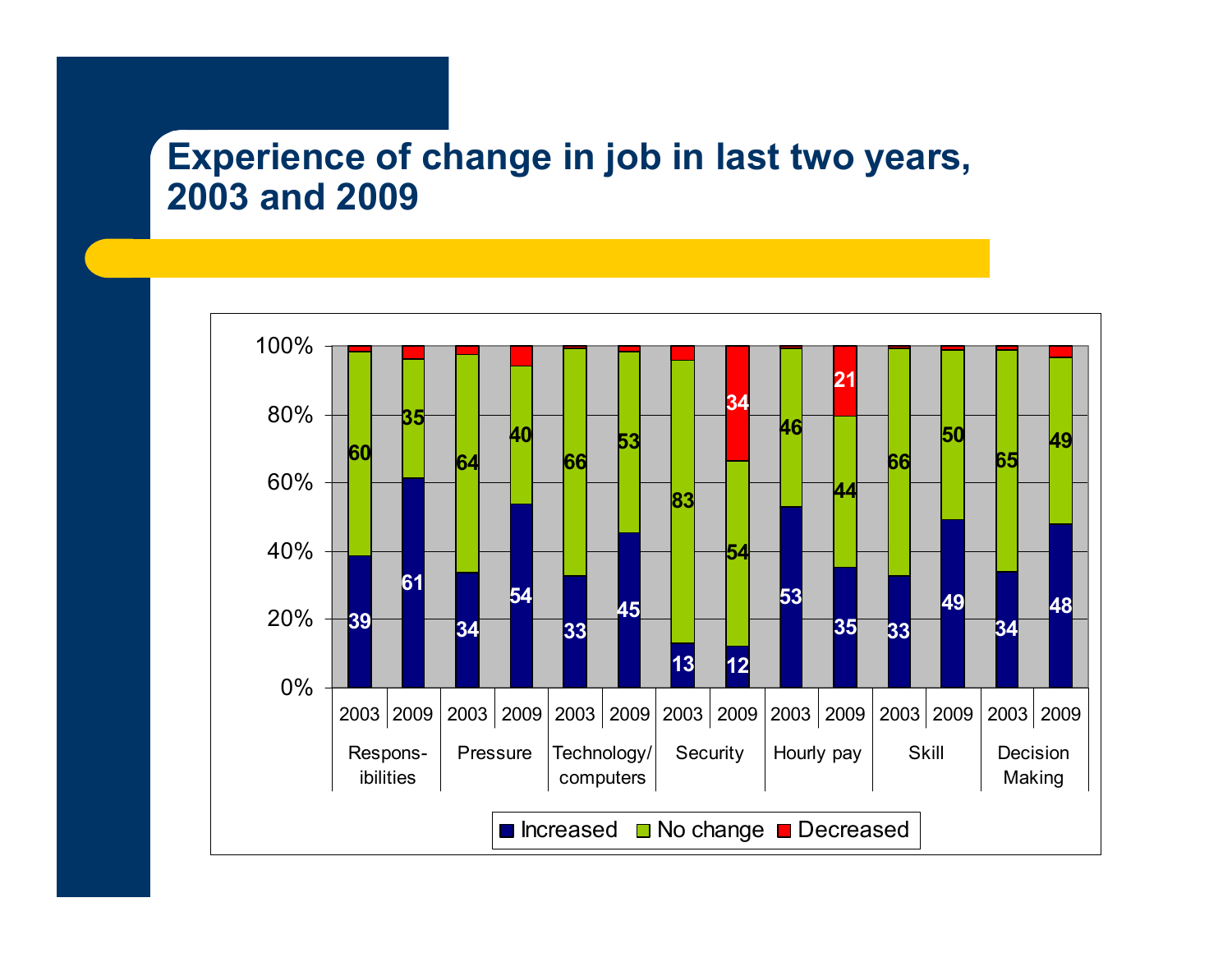### **Experience of Change in Organisation in last 2 yrs, Private Sector**



**11**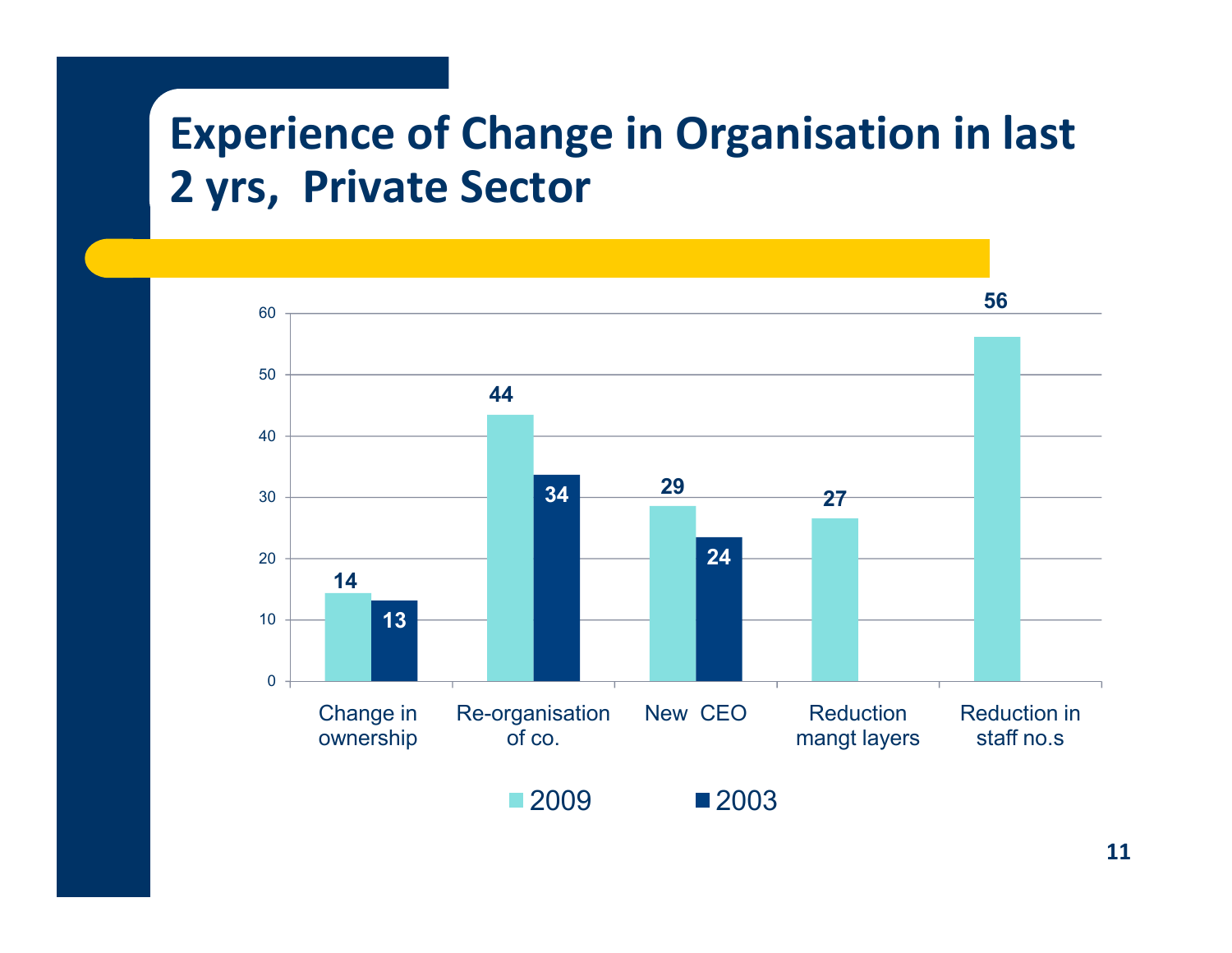# **Experience of Change in Organisation in last 2 yrs, Public Sector**

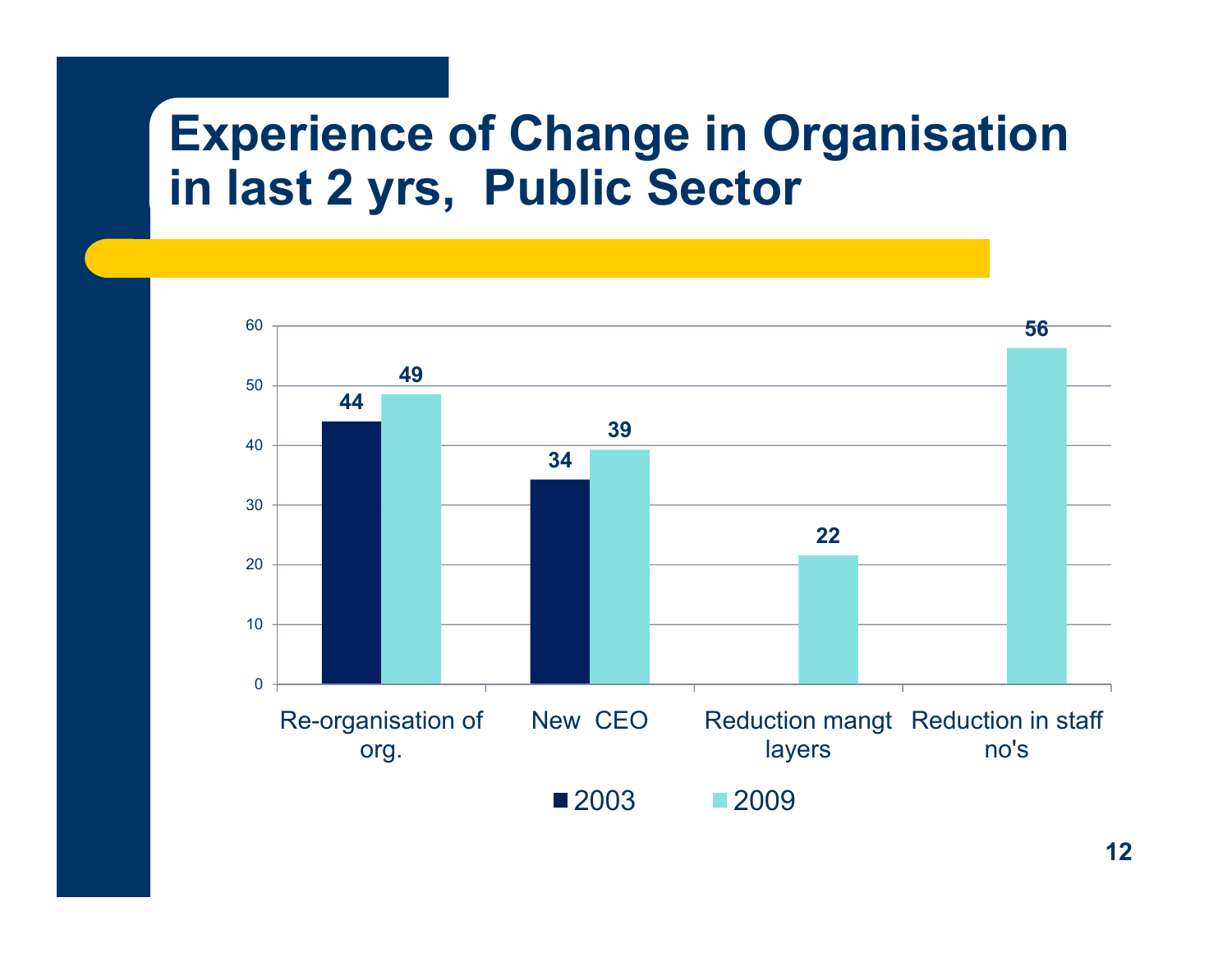#### **Job Pressure Measure**

- Four Likert items (strongly agree to strongly disagree)
	- 1. My job requires that I work very hard
	- 2. I work under a great deal of pressure
	- 3. I never seem to have enough time to get everything done in my job
	- 4. I often have to work extra time over and above my formal hours to get through the job or help out
- Items 1 and 2 general pressure (captures both mental and physical effort); Items 3 and 4 capture time pressure
- Scale:  $-2$  to  $+2$ ; Mean=.29, Alpha=.7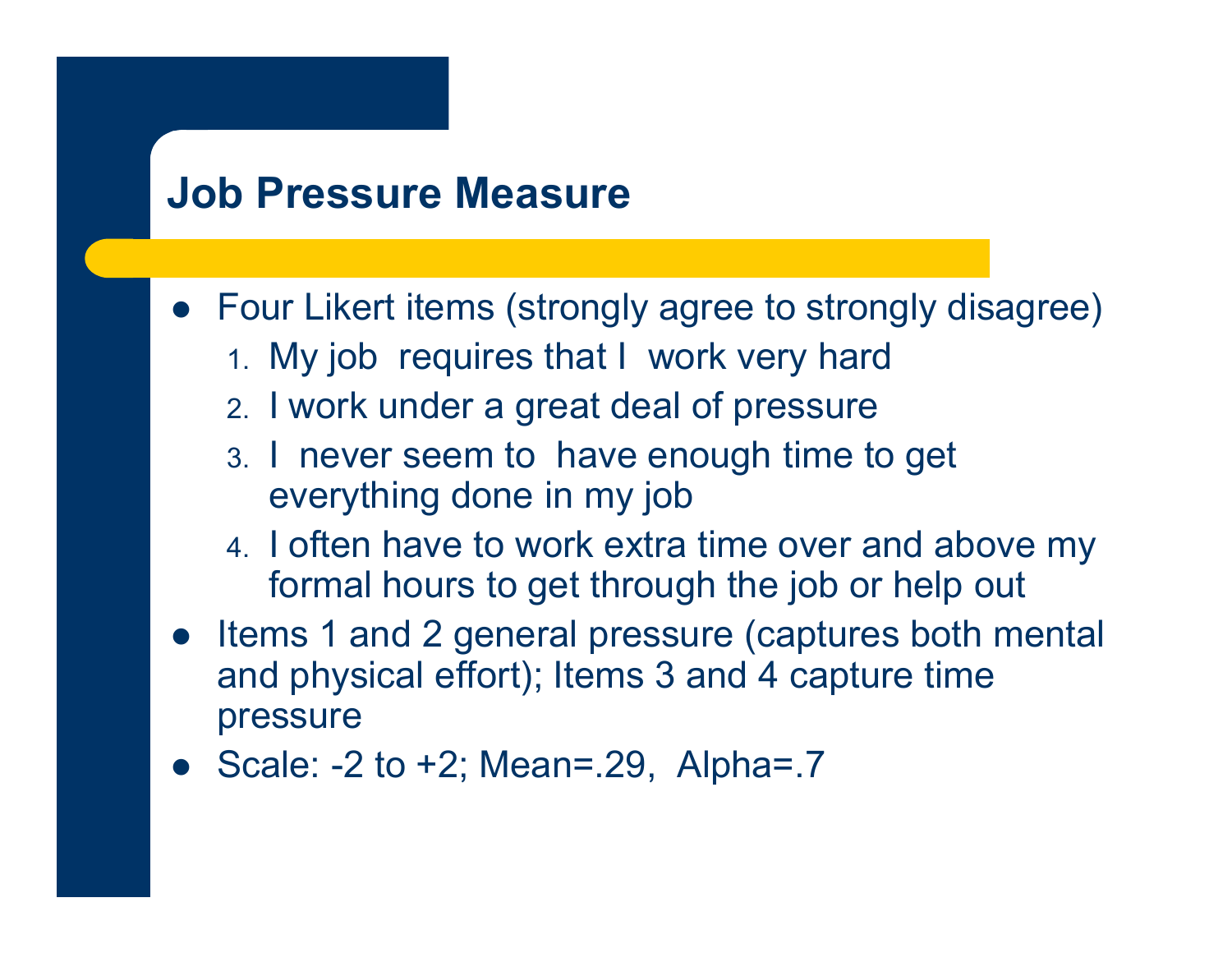### **Change in Work Pressure 2003-2009**

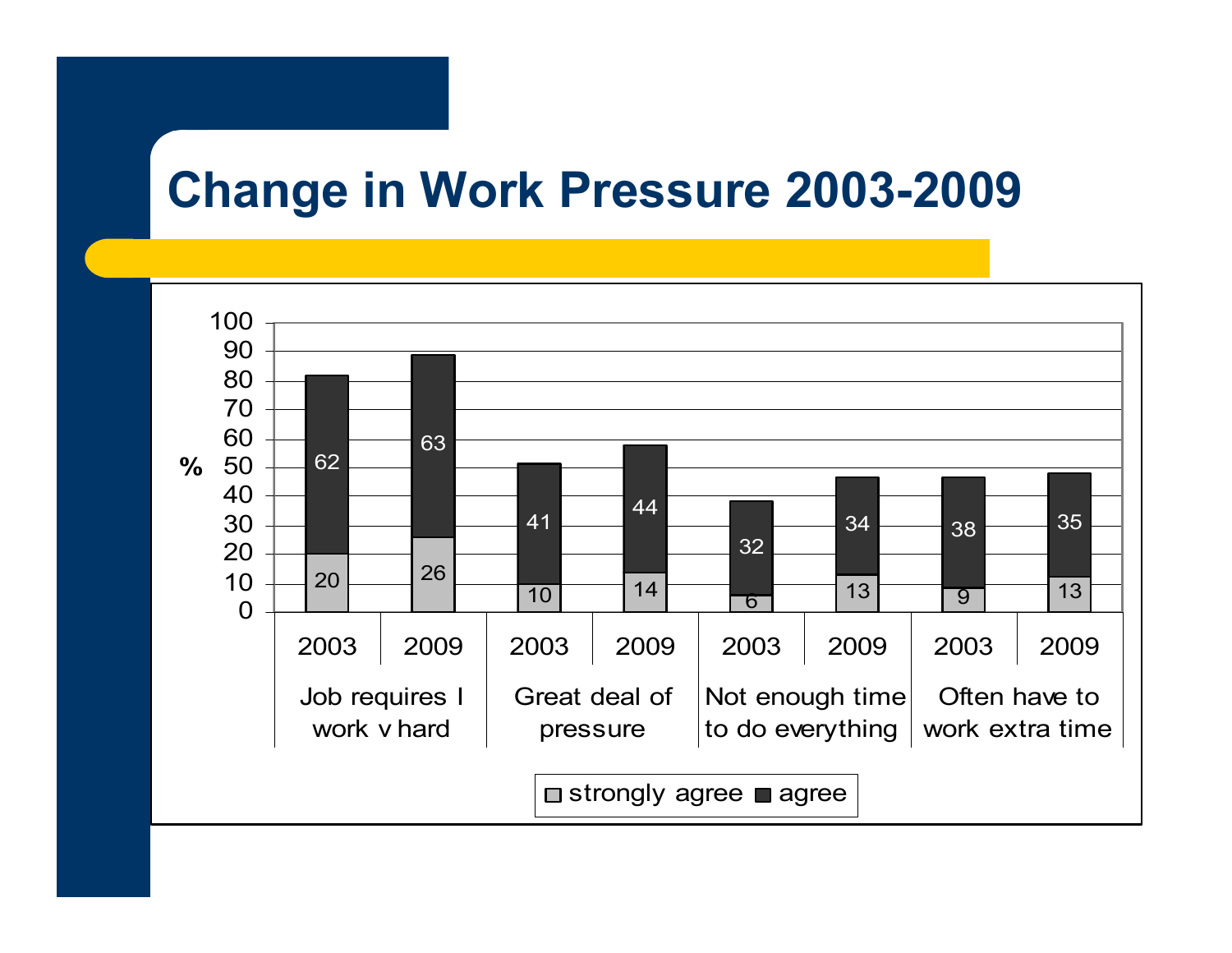# **Analytic Strategy**

- Estimate a linear regression model of factors associated with current work pressure (-2 -+2) in 2009, results presented on 3 slides
- First present selected effects of gender, occupation, working hours, insecurity on work pressure (other effects not shown)
- $\bullet$ Then present effect of organisational restructuring on pressure
- $\bullet$  Then present effect of changes in past 2 years on insecurity, pay, responsibility, autonomy, monitoring.
- $\bullet$  Broaden the analysis by looking at effect of changes on job satisfaction, organisational commitment and work-life conflict, present summary models.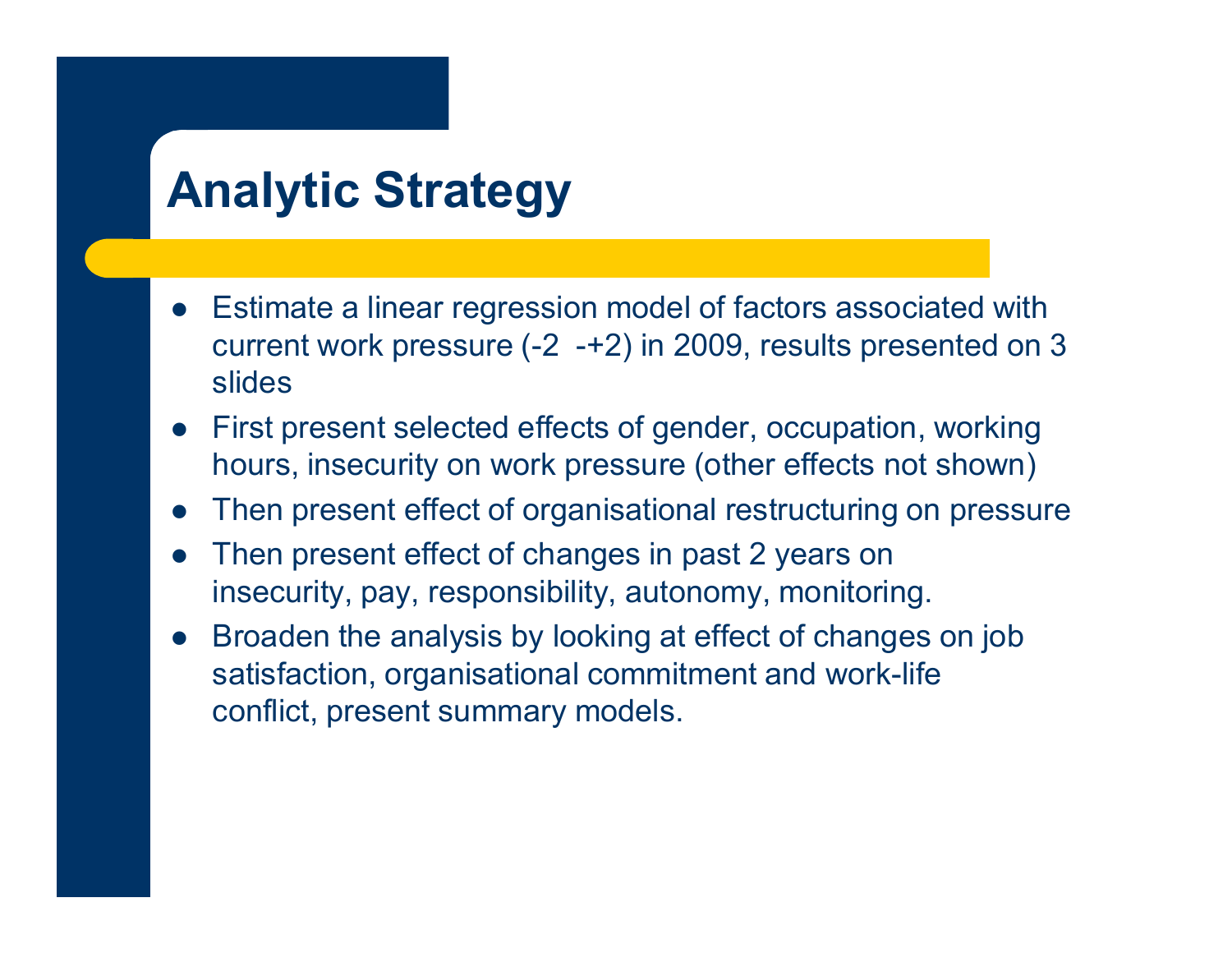# **(1) Work Pressure - Selected Effects**

| <b>Selected effects</b>            | <b>Coefficient</b> | <b>Significance</b> |
|------------------------------------|--------------------|---------------------|
| (Constant)                         | $-0.633$           | .000                |
| <b>Female</b>                      | 0.142              | .000                |
| <b>Weekly working hours</b>        | 0.014              | .000                |
| <b>Public sector</b>               | 0.101              | .003                |
| <b>Professional</b>                | 0.139              | .001                |
| <b>Technical</b>                   | $-0.01$            | .819                |
| <b>Clerical</b>                    | $-0.118$           | .003                |
| Craft                              | $-0.008$           | .859                |
| <b>Service</b>                     | 0.001              | .981                |
| <b>Operatives</b>                  | $-0.24$            | .000                |
| <b>Other occupations</b>           | $-0.153$           | .006                |
| <b>Consultation score</b>          | $-0.063$           | .000                |
| <b>Gross weekly earnings (log)</b> | 0.061              | .009                |
| Insecure (a little)                | $-0.011$           | .717                |
| Insecure(a lot)                    | 0.161              | .004                |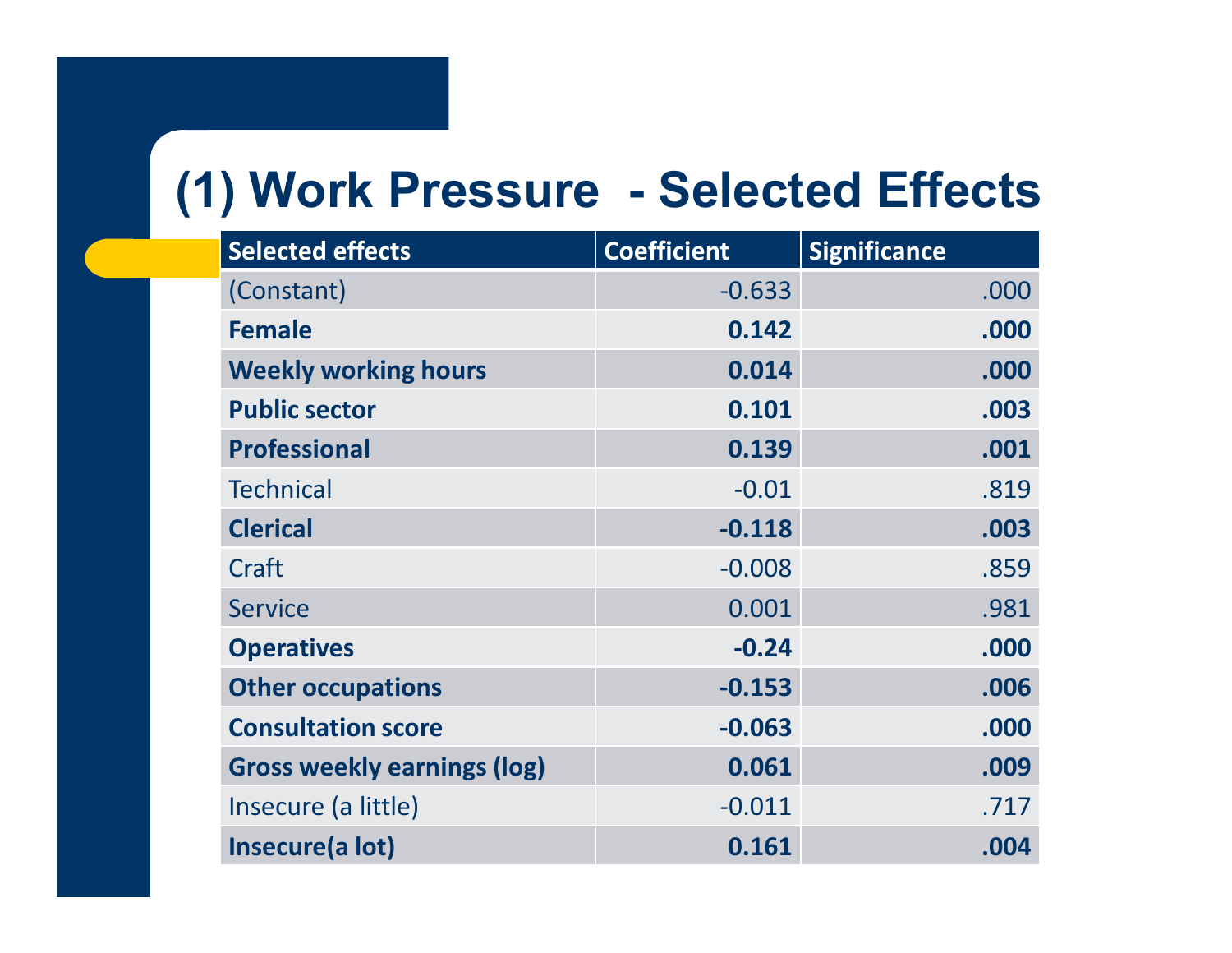# **(2) Work Pressure - Impact of Company Restructuring**

| <b>Selected effects</b>            | <b>Coefficient</b> | <b>Significance</b> |
|------------------------------------|--------------------|---------------------|
| (Constant)                         | $-0.633$           | .000                |
| New CEO in past 2 years?           | 0.012              | .660                |
| <b>Staff cuts in past 2 years?</b> | 0.064              | .011                |
| Reorganisation in past 2 years?    | 0.037              | .161                |
|                                    |                    |                     |
|                                    |                    |                     |

Note model also includes (1) factors listed above and (2) effect of other changes in past 2 years (see below)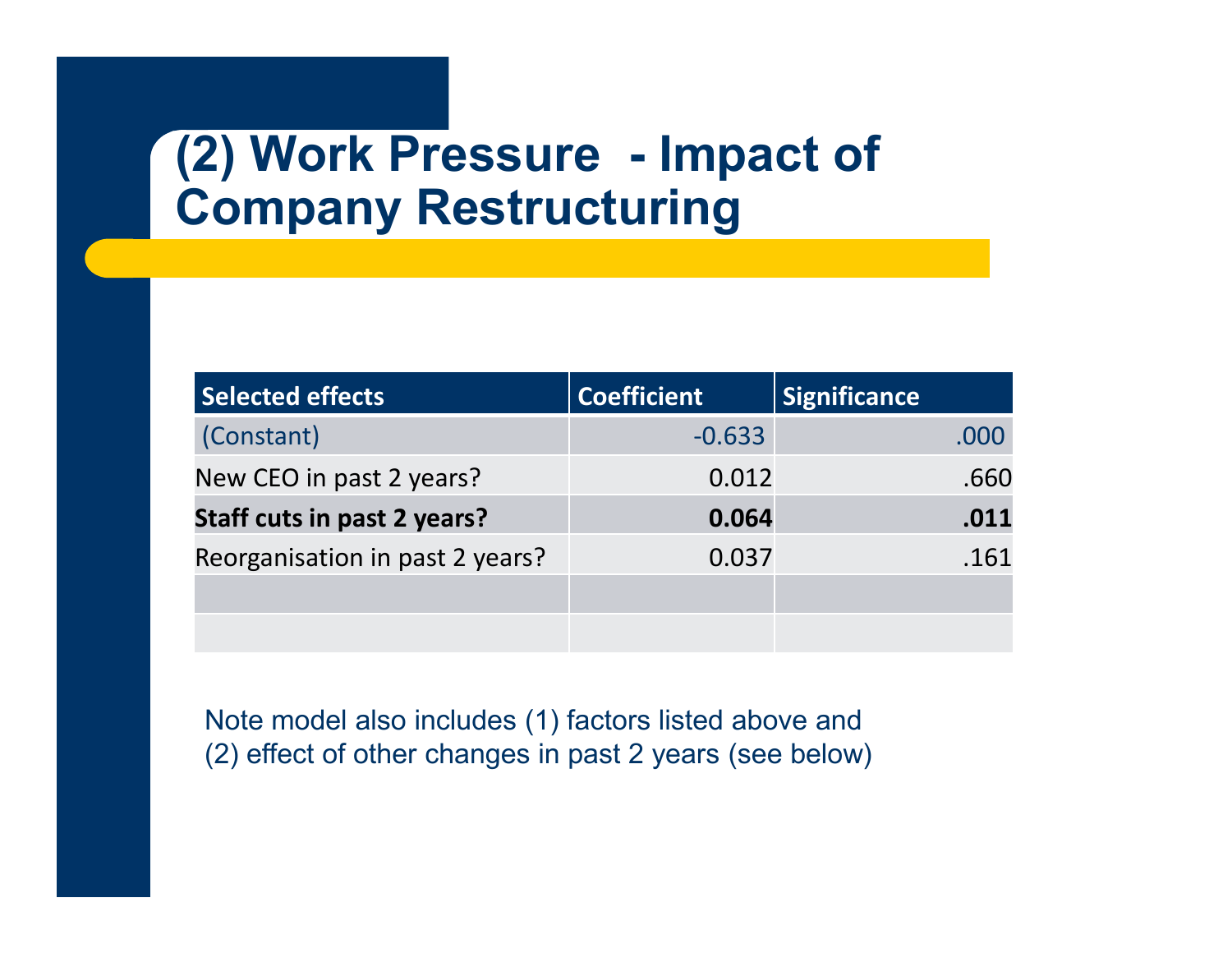### **(3) Work Pressure in Recession, effect of changes in last years**

| <b>Effects of change in last 2 yrs</b> |                    |                     |
|----------------------------------------|--------------------|---------------------|
| Reference: no change in last 2 yrs     | <b>Coefficient</b> | <b>Significance</b> |
| (Constant)                             | $-0.633$           | .000                |
| Security up                            | 0.055              | .139                |
| Security down                          | 0.004              | .906                |
| Pay up                                 | $-0.11$            | .000                |
| Pay down1                              | $-0.067$           | .077                |
| Pay_down2                              | 0.193              | .000                |
| <b>Responsibility up</b>               | 0.222              | .000                |
| Responsibility down                    | 0.061              | .347                |
| <b>Autonomy up</b>                     | 0.125              | .000                |
| Autonomy down                          | $-0.103$           | .131                |
| <b>Monitoring up</b>                   | 0.072              | .019                |
| <b>Monitoring down</b>                 | $-0.099$           | .011                |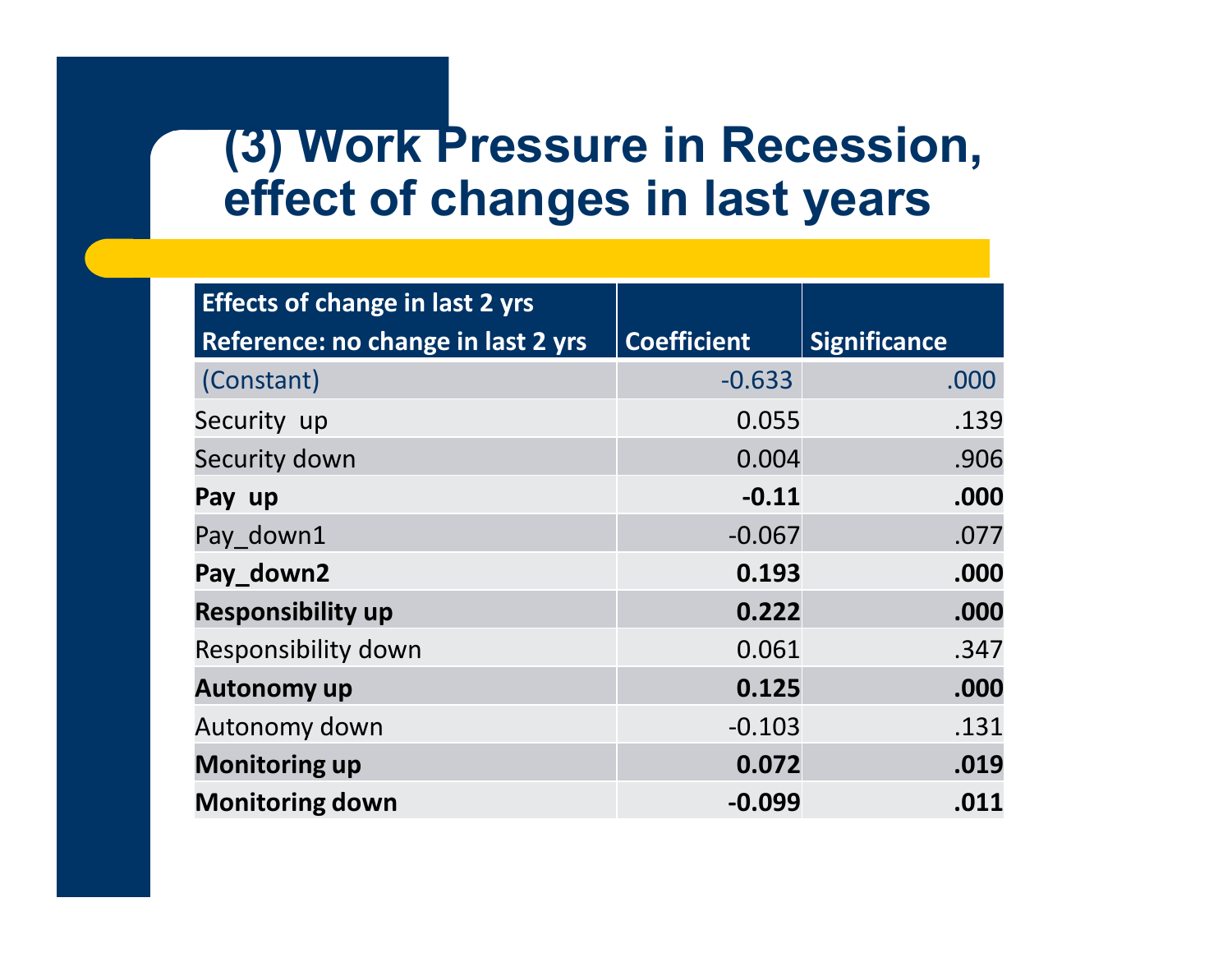# **Summary of Work Pressure Findings**

| <b>Hypothesis</b>                   | <b>Findings</b>                                            |
|-------------------------------------|------------------------------------------------------------|
| Staff cuts – inc pressure?          | Yes                                                        |
| Reorganisation                      | No effect if add other changes                             |
| High Insecurity, high pressure      | Yes, but effect only for current<br>insecurity, not change |
| Lower Pay, higher pressure          | Yes, but effect only for large<br>drops in pay             |
| Responsibility higher, press higher | Yes                                                        |
| Autonomy higher, pressure higher    | Yes                                                        |
| Monitoring higher, pressure higher  | Yes                                                        |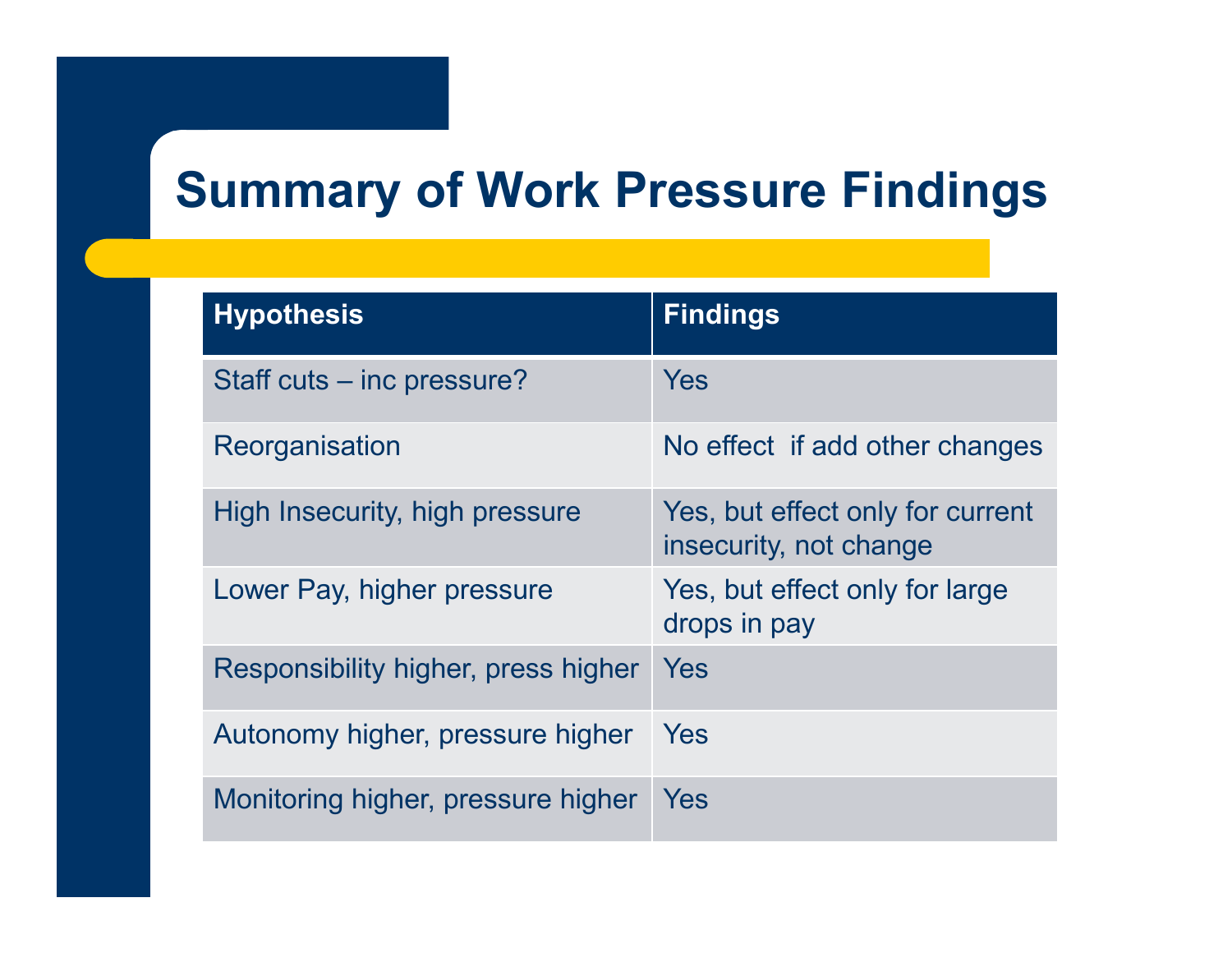# **Summary of findings**

- $\bullet$  Significant increase in work pressure between two big workplace surveys and strong perception of increased pressure within jobs
- $\bullet$ High proportion experience negative change in previous 2 years
- $\bullet$ Current insecurity strongly impacts on work pressur e
- $\bullet$ Staff cuts increase work pressure
- $\bullet$  Big pay cuts, increases in responsibility, autonomy and monitoring increase work pressure